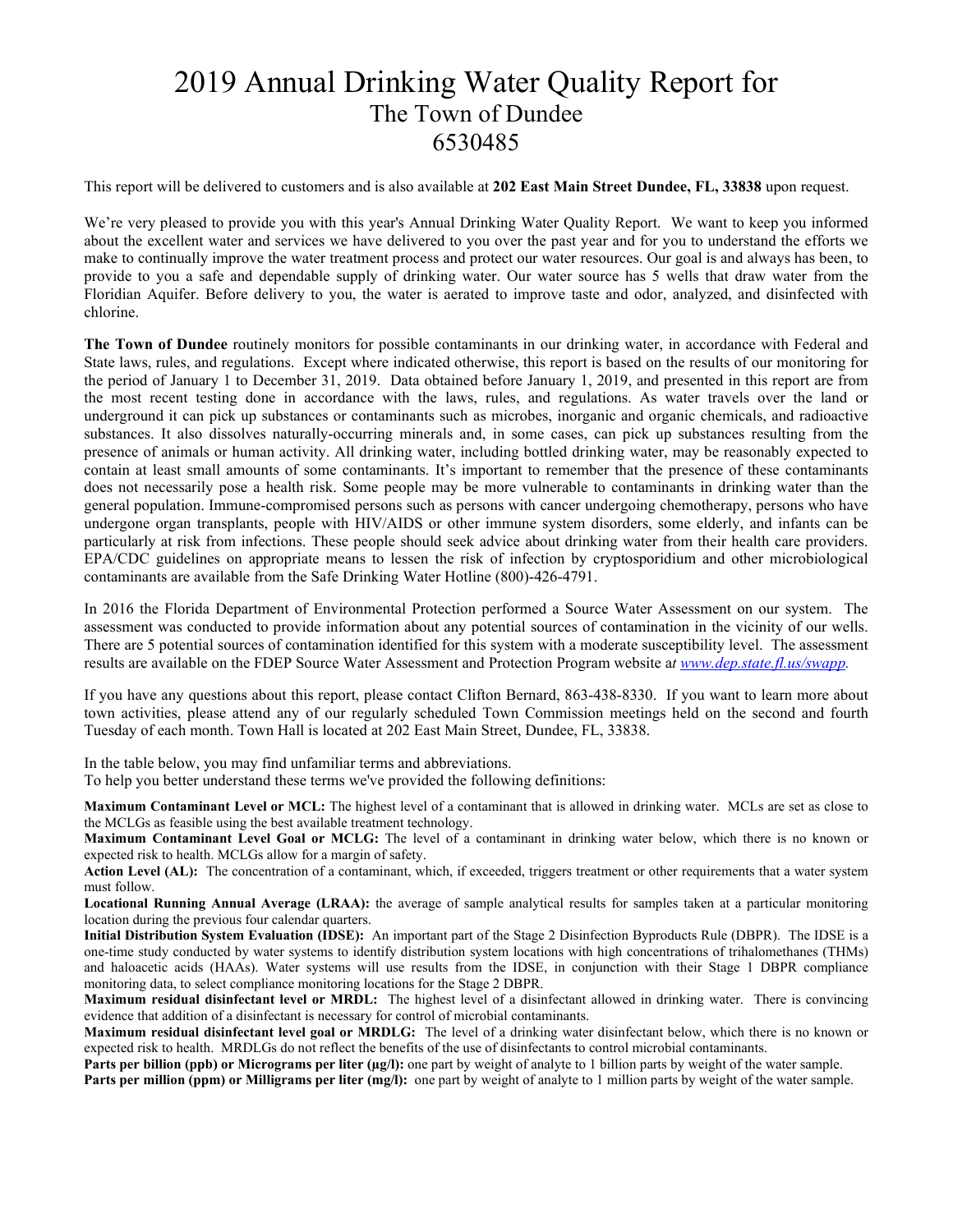## 2019 Annual Drinking Water Quality Report

| <b>Contaminant and Unit of</b><br><b>Measurement</b>                      | Dates of<br>sampling<br>(mo./yr.) | <b>MCL</b><br><b>Violatio</b><br>n Y/N | Level<br><b>Detected</b> | <b>Range of</b><br><b>Results</b> | <b>MCLG</b>    | <b>MCL</b>     | <b>Likely Source of Contamination</b>                                                                                                                                             |  |
|---------------------------------------------------------------------------|-----------------------------------|----------------------------------------|--------------------------|-----------------------------------|----------------|----------------|-----------------------------------------------------------------------------------------------------------------------------------------------------------------------------------|--|
| <b>Inorganic Contaminants</b>                                             |                                   |                                        |                          |                                   |                |                |                                                                                                                                                                                   |  |
| Arsenic (ppb)                                                             | 1/2017                            | N                                      | 1.0                      | $ND - 1.0$                        | $\theta$       | 10             | Erosion of natural deposits; runoff from<br>orchards; runoff from glass and electronics<br>production wastes                                                                      |  |
| Barium (ppm)                                                              | 1/2017                            | N                                      | .026                     | $0.019 - 0.026$                   | 2              | $\overline{2}$ | Discharge of drilling wastes; discharge from<br>metal refineries; erosion of natural deposits                                                                                     |  |
| Fluoride (ppm)                                                            | 1/2017                            | $\mathbf N$                            | 0.191                    | $0.115 - 0.191$                   | $\overline{4}$ | 4.0            | Erosion of natural deposits; discharge from<br>fertilizer and aluminum factories. Water<br>additive which promotes strong teeth when<br>at optimum levels between 0.7 and 1.3 ppm |  |
| Nickel (ppb)                                                              | 2/2017                            | N                                      | 2.0                      | 2.0                               | N/A            | 100            | Pollution from mining and refining<br>operations. Natural occurrence in soil                                                                                                      |  |
| Nitrate (as Nitrogen) (ppm)                                               | 1/2019                            | N                                      | $\mathbf{0}$             | $0 - 0$                           | 10             | 10             | Runoff from fertilizer use; leaching from<br>septic tanks, sewage; erosion of natural<br>deposits                                                                                 |  |
| Sodium (ppm)                                                              | 2/2017                            | N                                      | 13.4                     | $13.2 - 13.4$                     | N/A            | 160            | Salt water intrusion, leaching from soil                                                                                                                                          |  |
| Cadmium (ppb)                                                             | 1/2017                            | N                                      | 1.0                      | $ND - 1.0$                        | 5              | 5              | Corrosion of galvanized pipes; erosion of<br>natural deposits; discharge from metal<br>refineries; runoff from waste batteries and<br>paints                                      |  |
| Cyanide (ppb)                                                             | 1/2017                            | N                                      | 5.0                      | 5.0                               | 200            | 200            | Discharge from steel/metal factories;<br>discharge from plastic and fertilizer factories                                                                                          |  |
| Selenium (ppb)                                                            | 1/2017                            | N                                      | 2.0                      | $ND - 2.0$                        | 50             | 50             | Discharge from petroleum and metal<br>refineries; erosion of natural deposits;<br>discharge from mines                                                                            |  |
| <b>Synthetic Organic Contaminants including Pesticides and Herbicides</b> |                                   |                                        |                          |                                   |                |                |                                                                                                                                                                                   |  |
| <b>Contaminant and Unit of</b><br>Measurement                             | Dates of<br>sampling<br>(mo/yr)   | <b>MCL</b><br><b>Violation</b><br>Y/N  | Level<br><b>Detected</b> | <b>Range of</b><br><b>Results</b> | <b>MCLG</b>    | <b>MCL</b>     | <b>Likely Source of Contamination</b>                                                                                                                                             |  |

|  | <b>Stage 2 Disinfectants and Disinfection By-Products</b> |  |  |
|--|-----------------------------------------------------------|--|--|
|  |                                                           |  |  |

Di(2-ethylhexyl) phthalate (ppb)  $\begin{vmatrix} 1-19 & 4-19 \\ 7-19 & 7 \end{vmatrix}$ 

For bromate, chloramines, or chlorine, the level detected is the the highest running annual average (RAA), computed quarterly, of monthly averages of all samples collected. **TTHMs** and **HAA5s**: Level detected is the highest LRAA detected in 2018 and the Range of Results is the 2018 results (lowest to highest) at the individual sampling sites.

 $N = 0$  0.0 -0.0 0 6 Discharge from rubber and chemical

factories

| Disinfectant or<br><b>Contaminant and Unit of</b><br><b>Measurement</b> | Dates of<br>sampling<br>(mo./yr.) | <b>MCL</b> or<br><b>MRDL</b><br><b>Violation</b><br>Y/N | <b>Level Detected</b>                          | Range of<br><b>Results</b> | <b>MCLG</b> or<br><b>MRDLG</b> | MCL or<br><b>MRDL</b> | <b>Likely Source of Contamination</b>        |
|-------------------------------------------------------------------------|-----------------------------------|---------------------------------------------------------|------------------------------------------------|----------------------------|--------------------------------|-----------------------|----------------------------------------------|
| Chlorine (ppm)                                                          | $1/2019 -$<br>12/2019             | $\bf{V}$                                                | 2.3                                            | $0.2 - 3.1$                | $MRDLG =$<br>4                 | $MRDL = 4.0$          | Water additive used to control<br>microbes   |
| Haloacetic Acids (five)<br>$(HAA5)$ (ppb)                               | $1/2019 -$<br>7/2019              | N                                                       | 37.2 (highest)<br>LRAA site L1<br>& L2)        | $25.2 - 60.8$              | NA                             | $MCL = 60$            | By-product of drinking water<br>disinfection |
| TTHM [Total<br>trihalomethanes] (ppb)                                   | $1/2019 -$<br>10/2019             | v                                                       | 93.9 (highest)<br>LRAA site<br>$L1\&L(\omega)$ | $54.1 - 154$               | NA                             | $MCL = 80$            | By-product of drinking water<br>disinfection |

Four samples during 2019 (L1 sample sites in) had a TTHM result of 84.5 ppb, 111.0 ppb, 154.0 ppb, and 87.8 ppb, which exceeds the MCL of 80 ppb. The system did incur an MCL violation because the annual average results were above the MCL.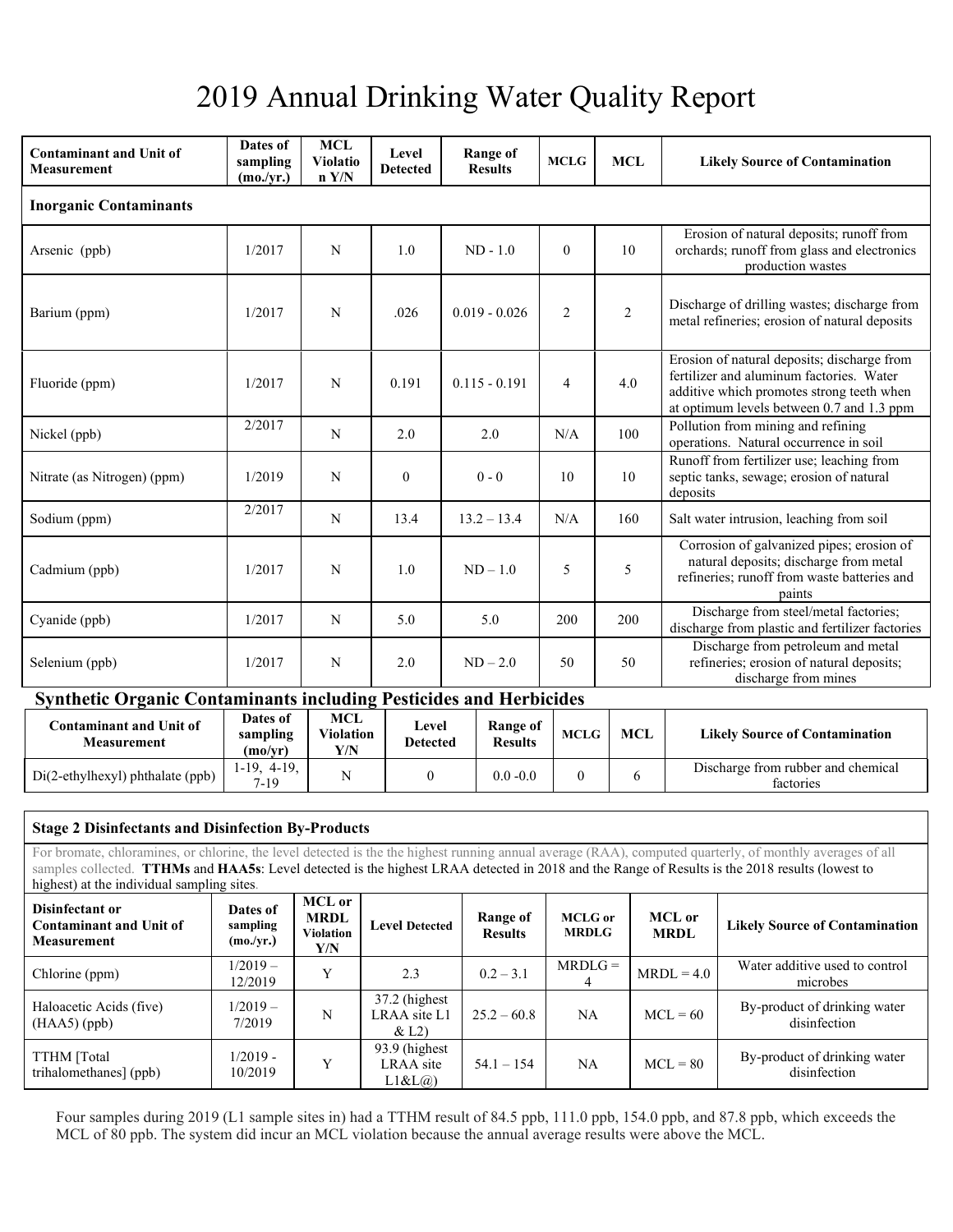Some people who drink water containing trihalomethanes in excess of the MCL over many years may experience problems with their liver, kidneys, or central nervous systems, and may have an increased risk of getting cancer.

Last year the State issued an order requiring our system to monitor for contaminant Haa5 four times per year instead of annually. We were in violation of special monitoring requirements by missing the fourth quarterly monitoring and 10-2019, but since then we have been in compliance. We do not believe that the missed testing and reporting has any adverse effect upon public health. Our system will strive to meet all future requirements.

| <b>Contaminant and Unit</b><br>of Measurement | Dates of<br>sampling<br>(mo./vr.) | AL<br><b>Exceeded</b><br>(Y/N) | 90th<br>Percentile<br>Result | No. of sampling<br>sites exceeding<br>the AL | <b>MCLG</b> | <b>AL</b> (Action Level) | <b>Likely Source of Contamination</b>                                                                           |  |  |  |
|-----------------------------------------------|-----------------------------------|--------------------------------|------------------------------|----------------------------------------------|-------------|--------------------------|-----------------------------------------------------------------------------------------------------------------|--|--|--|
| <b>Lead and Copper (Tap Water)</b>            |                                   |                                |                              |                                              |             |                          |                                                                                                                 |  |  |  |
| Copper (tap water)<br>(ppm)                   | 7/2017                            | N                              | .218                         | 40                                           | 1.3         | 1.3                      | Corrosion of household plumbing<br>systems; erosion of natural<br>deposits; leaching from wood<br>preservatives |  |  |  |
| Lead (tap water)<br>(ppb)                     | 7/2017                            | N                              | .003                         | 40                                           |             | 15                       | Corrosion of household plumbing<br>systems, erosion of natural<br>deposits                                      |  |  |  |

Some people may be more vulnerable to contaminants in drinking water than the general population. Immune-compromised persons such as persons with cancer undergoing chemotherapy, persons who have undergone organ transplants, people with HIV/AIDS or other immune system disorders, some elderly, and infants can be particularly at risk from infections. These people should seek advice about drinking water from their health care providers. EPA/CDC guidelines on appropriate means to lessen the risk of infection by Cryptosporidium and other microbiological contaminants are available from the Safe Drinking Water Hotline (800-426-4791).

If present, elevated levels of lead can cause serious health problems, especially for pregnant women and young children. Lead in drinking water is primarily from materials and components associated with service lines and home plumbing. Town of Dundee is responsible for providing high quality drinking water, but cannot control the variety of materials used in plumbing components. When your water has been sitting for several hours, you can minimize the potential for lead exposure by flushing your tap for 30 seconds to 2 minutes before using water for drinking or cooking. If you are concerned about lead in your water, you may wish to have your water tested. Information on lead in drinking water, testing methods, and steps you can take to minimize exposure is available from the Safe Drinking Water Hotline or at [http://www.epa.gov/safewater/lead.](http://www.epa.gov/safewater/lead) The sources of drinking water (both tap water and bottled water) include rivers, lakes, streams, ponds, reservoirs, springs, and wells. As water travels over the surface of the land or through the ground, it dissolves naturally occurring minerals and, in some cases, radioactive material, and can pick up substances resulting from the presence of animals or from human activity.

*Contaminants that may be present in source water include:*

*(A) Microbial contaminants, such as viruses and bacteria, which may come from sewage treatment plants, septic systems, agricultural livestock operations, and wildlife.*

*(B) Inorganic contaminants*, *such as salts and metals, which can be naturally-occurring or result from urban stormwater runoff, industrial or domestic wastewater discharges, oil and gas production, mining, or farming.*

*(C) Pesticides and herbicides, which may come from a variety of sources such as agriculture, urban stormwater runoff, and residential uses.*

*(D) Organic chemical contaminants*, *including synthetic and volatile organic chemicals, which are by-products of industrial processes and petroleum production, and can, also, come from gas stations, urban stormwater runoff, and septic systems.*

*(E) Radioactive contaminants*, *which can be naturally occurring or be the result of oil and gas production and mining activities.*

In order to ensure that tap water is safe to drink, the EPA prescribes regulations, which limit the amount of certain contaminants in water provided by public water systems. The Food and Drug Administration (FDA) regulations establish limits for contaminants in bottled water, which must provide the same protection for public health.

**Please DO NOT FLUSH your unused/unwanted medications down toilets or sink drains**. For more information, please to [http://www.dep.state.fl.us/waste/categories/medications/pages/disposal.htm.](http://www.dep.state.fl.us/waste/categories/medications/pages/disposal.htm)

Drinking water, including bottled water, may reasonably be expected to contain at least small amounts of some contaminants. The presence of contaminants does not necessarily indicate that the water poses a health risk. More information about contaminants